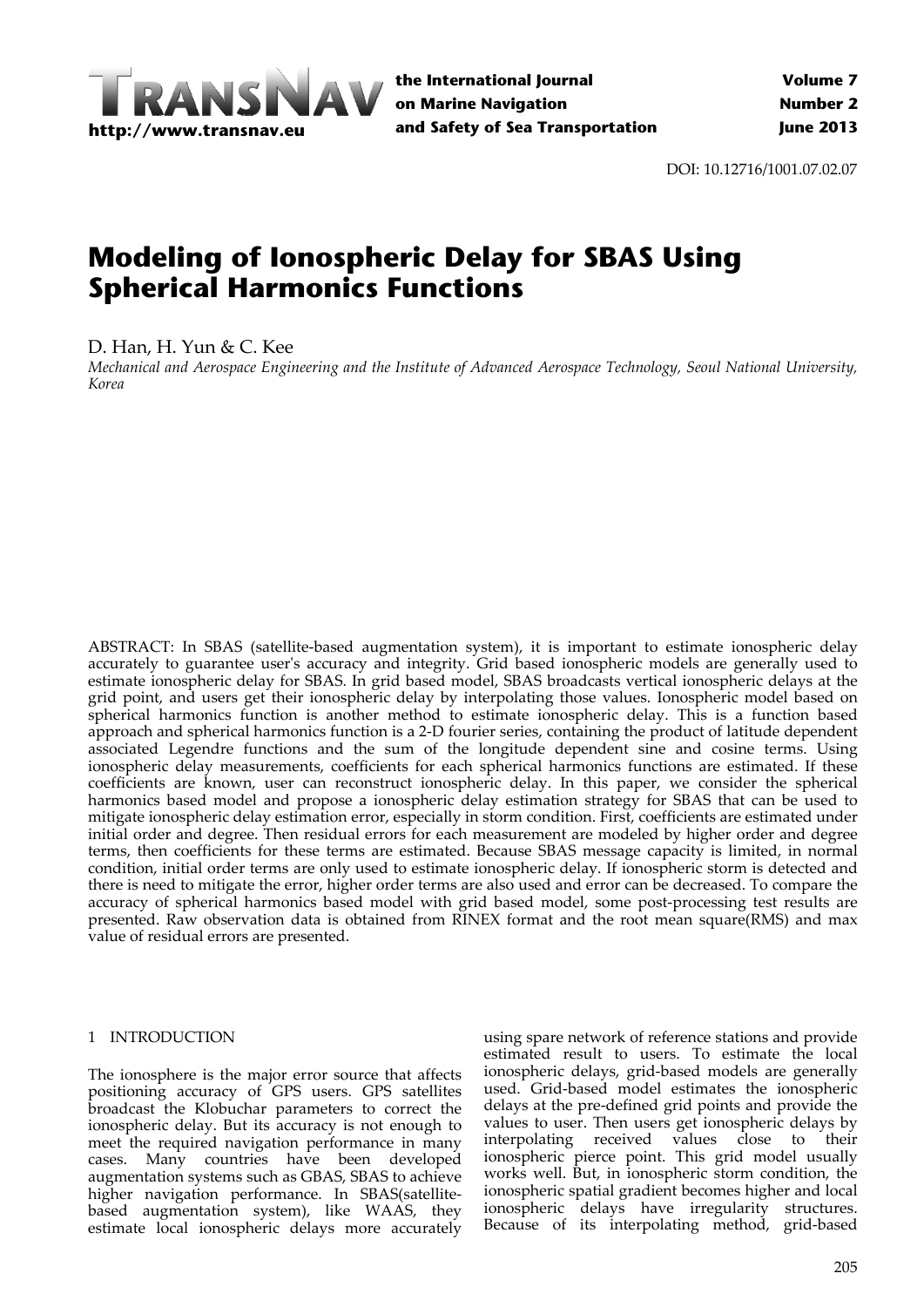models have problem estimating those irregularity structures and modeling errors are increased.

Spherical harmonics model is another option for modeling ionospheric delay. In contrast to grid‐based model, Spherical harmonics model is analytic model[1]. Spherical harmonics are used in many theoretical and practical applications such as gravitational fields modeling and geoids modeling. There are some researches that use spherical harmonics for ionosphere modeling [1, 2, 5, 6]. In this paper, we carried out post‐processing test to compare the performance of spherical harmonics model and grid model. In this test, we only conducted the accuracy performance test.

# 2 MEASUREMENT OUTLIER DETECTION

SBAS collects dual‐frequency GPS observations from reference stations. Sometimes, observed data have outliers and these outliers affect the modeling performance. To improve the performance, it must be detected and removed. In this paper, poly nominal fit method is used to detect the outliers [3]. For each satellite, previous 30 epoch data are fitted in second order. Residuals are calculated from fitted value and current epoch data. If calculated residuals exceed threshold, these data are classified as outlier. Figure1 shows raw vertical ionospheric delay of PRN 16 satellite and figure 2 shows vertical ionospheric delay after removing outliers.



Figure 1. vertical ionospheric delay of PRN 16 satellite (before removing outlier )



Figure 2. vertical ionospheric delay of PRN 16 satellite (after removing outlier )

## 3 IONOSPHERIC DELAY MODELING WITH SPHERICAL HARMONICS FUNCTION

### 3.1 *Spherical harmonics function*

Spherical harmonics function is based on the Fourier series expansion in longitude and Legendre function in latitude as the orthogonal basis functions[2]. The mathematical expression of vertical ionospheric delay using spherical harmonics is as follows.

$$
I_{\nu}(f,\lambda) = \sum_{n=0}^{n} \sum_{m=0}^{m} \overline{P}_{nm}(\sin f)(C_{nm} \cos(m\lambda) + S_{nm} \sin(m\lambda)) \tag{1}
$$

is geomagnetic latitude of an IPP

 $\lambda$  is geomagnetic longitude of an IPP

*n m*, are int eger degree and order of Legendre function

 $C_{nm}$ ,  $S_{nm}$  are unknown spherical harmonics coefficients

 $\bar{P}_{nm}$  are normalized associated Legendre functions

Like the grid model, this approach also assumes that electron density is concentrated in a very thin shell at 350km altitude. The degree and order of the Legendre function defines the resolution of the model. Using above equation, local ionospheric delays can be represented by spherical harmonics coefficients.

#### 3.2 *Coefficient estimation using least square method*

To model the local ionospheric delay with spherical harmonics functions, vertical ionospheric delay measurements are collected. Then the least square method is used to estimate the unknown coefficients. The system can be represented as these matrices.

$$
z = Hx \tag{2}
$$

- *z* is vertical ionospheric delay measurement
- H is geometry matrix
- *x* is unknown coefficients

$$
H = \begin{bmatrix} P_{00}(\sin\phi_1) \cdot \cos(0 \cdot \lambda_1) & P_{00}(\sin\phi_1) \cdot \sin(0 \cdot \lambda_1) & \cdots & P_{nn}(\sin\phi_1) \cdot \cos(m \cdot \lambda_1) & P_{nn}(\sin\phi_1) \cdot \sin(m \cdot \lambda_1) \\ P_{00}(\sin\phi_2) \cdot \cos(0 \cdot \lambda_2) & P_{00}(\sin\phi_2) \cdot \sin(0 \cdot \lambda_2) & \cdots & P_{nn}(\sin\phi_2) \cdot \cos(m \cdot \lambda_2) & P_{nn}(\sin\phi_2) \cdot \sin(m \cdot \lambda_2) \\ \vdots & \vdots & \vdots & \vdots & \vdots & \vdots \\ P_{00}(\sin\phi_N) \cdot \cos(0 \cdot \lambda_N) & P_{00}(\sin\phi_N) \cdot \sin(0 \cdot \lambda_N) & \cdots & P_{nn}(\sin\phi_N) \cdot \cos(m \cdot \lambda_N) & P_{nn}(\sin\phi_N) \cdot \sin(m \cdot \lambda_N) \\ \vdots & \vdots & \vdots & \vdots & \vdots \\ P_{00} \cdot \cos(0 \cdot \lambda_N) & P_{00}(\sin\phi_N) \cdot \cos(m \cdot \lambda_N) & P_{nn}(\sin\phi_N) \cdot \cos(m \cdot \lambda_N) & P_{nn}(\sin\phi_N) \cdot \sin(m \cdot \lambda_N) \end{bmatrix}
$$

In general, this equation is over determined and can be solved. The unknown coefficients are computed as follows

$$
x = (HT H)^{-1} HT z
$$
\n(3)

Estimated coefficients will be broadcasted to user, then user can reconstruct the local ionospheric delay using these coefficients.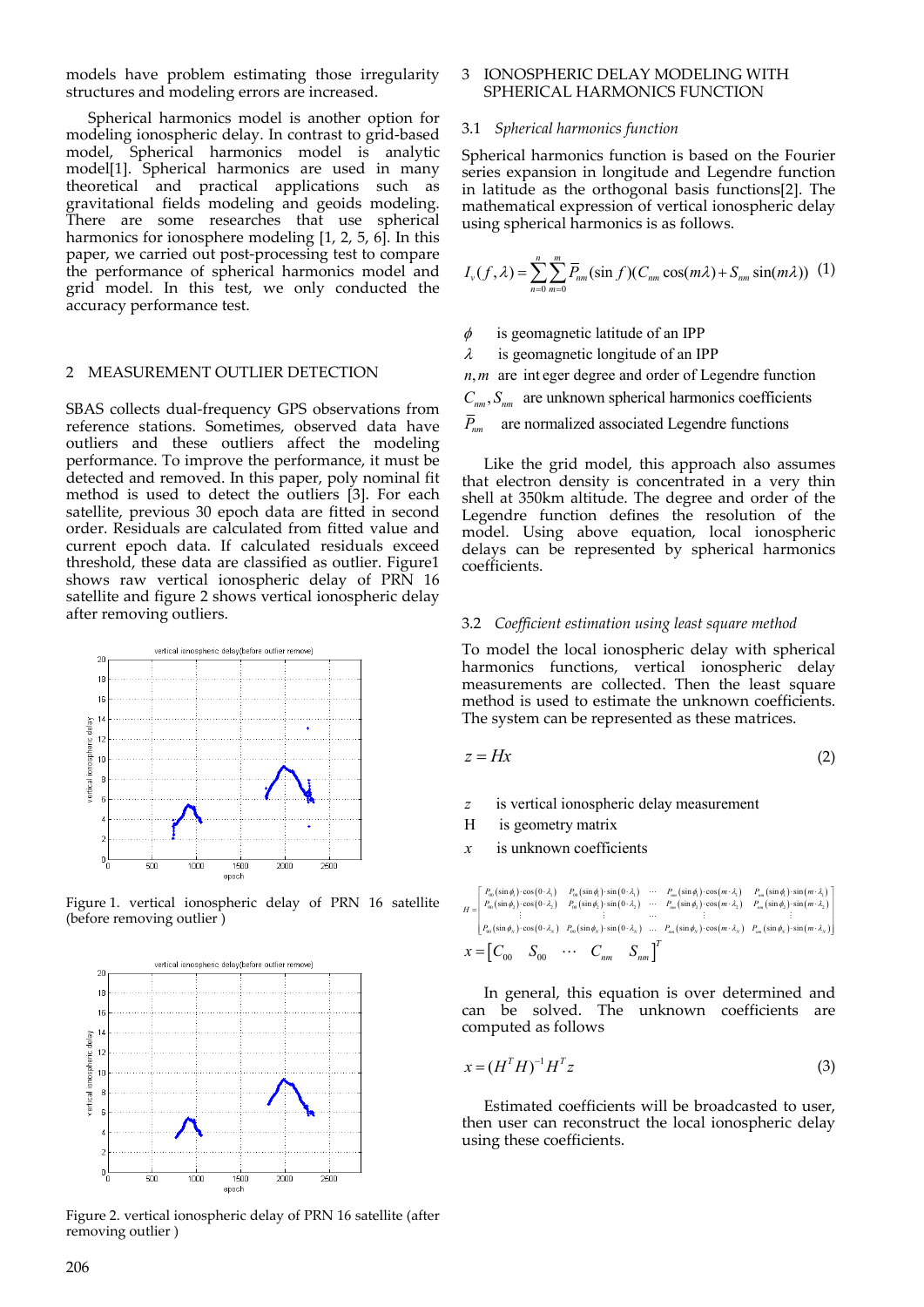## 4 TEST RESULTS AND DISCUSSION

#### 4.1 *Data*

GPS RINEX format data taken from 32 stations are considered for analysis. These data were obtained via the ftp servers of CORS (ftp:// www.ngs.noaa.gov/cors/rinex). To investigate the performance in ionospheric storm condition, we select the data observed in such condition. On October 29<sup>th</sup>, 2003, there is a severe ionospheric storm[4] and we used these data. For example, figure 3 shows the vertical ionospheric delays on that day. In this figure, 2‐D cubic poly nominal function in matlab is used to represent the raw measurements. The maximum vertical delay reach 30 meters and spatial gradient is very high in some region.



Figure 3. Vertical Ionospheric delay on October 29<sup>th</sup>, 2003. (GPS time 334320, 2‐D cubic polynominal)

#### 4.2 *Methodology*

At each epoch, vertical ionospheric delays are estimated using grid model, and spherical harmonics model. Three methods are implemented, one is grid model and others are spherical model.

Method 1 just used Grid model and 64 grid points are used in this method.

Method 2 used spherical harmonics model. When the spherical harmonics model is used, the total number of coefficients will be fixed depending on pre‐determined order and degree. Because message capacity is limited, it is important to determine proper number of parameters considering both accuracy and message capacity. In this method , both order and degree are set to 5 and total coefficients are 36.

Method 3 used spherical harmonics model with 81 coefficients(both order and degree are set to 8) to estimate the ionospheric delay more accurately in severe condition. In contrast to Method 2, estimation process is divided into two steps in this method. First step is repetition of Method 2. In second step, the residuals are calculated from the measurements and estimated value. Then higher order and degree coefficients are estimated from these residuals. At this time, the geometry matrix is same as in first step and equations are as follows.

$$
r = z - Hx_L \tag{4}
$$

$$
=Hx_{H}
$$
  

$$
x_{H}=(H^{T}H)^{-1}H^{T}r
$$
\n(5)

- z is vertical ionospheric delay measurement
- r is residual
- $x_L$  is lower degree and order coefficients
- $x_{\mu}$  is higher degree and order coefficients

Rather than estimating all coefficients at once, we proposed this method to provide correction information to user more faster maintaining accuracy performance. When this method is used to estimate spherical harmonics coefficients, users can roughly compute ionospheric delay after they only receive first 36 coefficients. After receiving all coefficients, user can improve the accuracy. In this method, our proposed broadcasting strategy is as follows. Check the residuals and if the accuracy of the first step is enough, broadcast the only first 36 coefficients to user. If residual errors are grow and there is a need to estimate the ionospheric delay more accurately, higher order and degree terms will also be broadcasted to user.



Figure 4. Diagram for method 3

| Method | Model      | Number of Parameters |
|--------|------------|----------------------|
|        | Grid       | 64                   |
|        | <b>SHF</b> | 36                   |
|        | <b>SHF</b> | 81                   |

Figure 5, 6, 7 respectively shows the estimated vertical ionospheric delays for each method.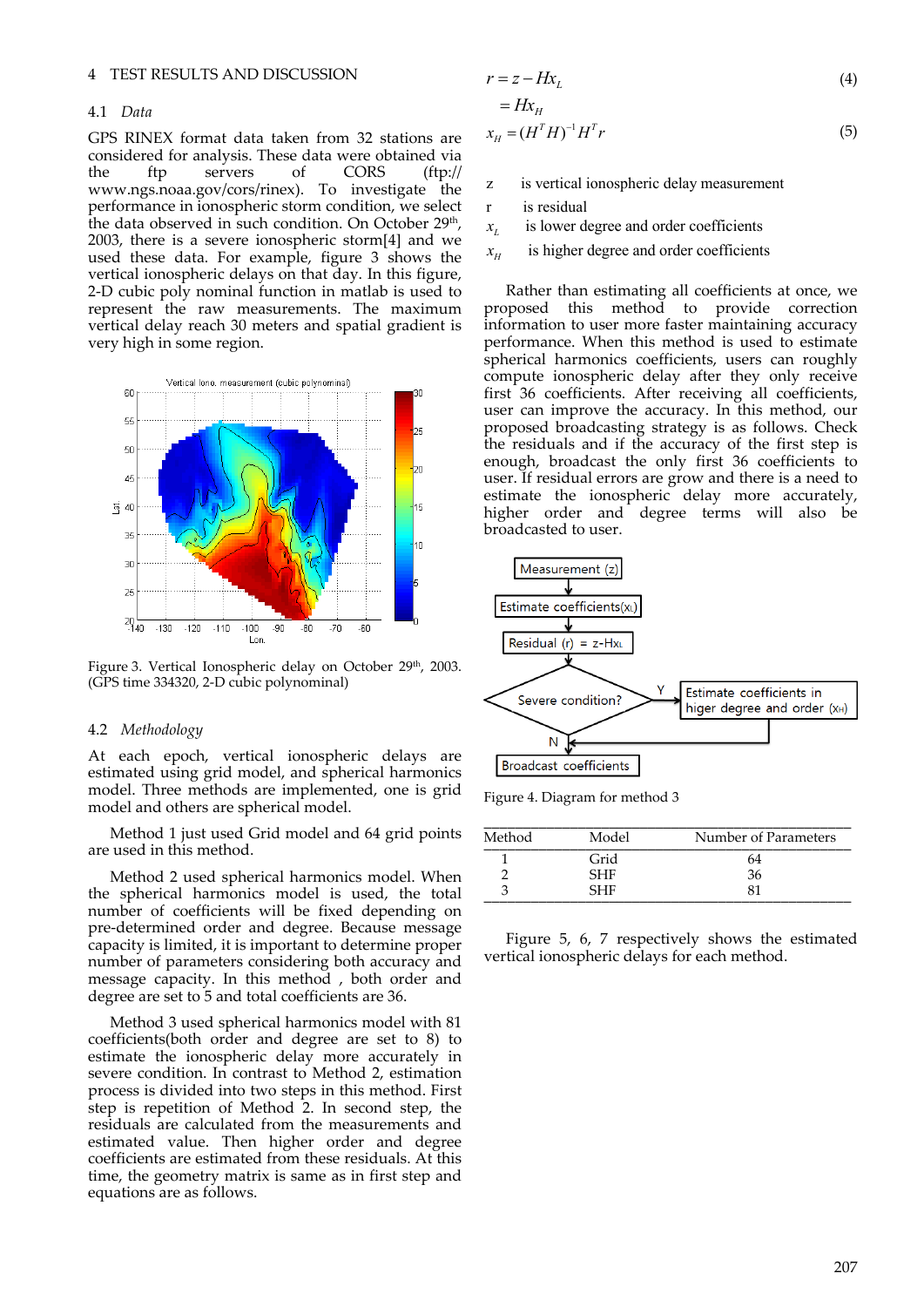

Figure 5. Estimated Vertical Ionospheric delay" (GPS time 334320, Method 1)



Figure 6. Estimated Vertical Ionospheric delay (GPS time 334320, Method 2)



Figure 7. Estimated Vertical Ionospheric delay (GPS time 334320, Method 3)

## 4.3 *Accuracy performance test*

To compare the accuracy performance, residuals are calculated for every measurement. Then maximum value and root mean square(rms) value of residuals are computed for each epoch. This test is conducted

for five hours. In this interval, ionosphere condition gets worse as time flows.

Figure 8 and figure 9 shows the time history of maximum and rms value of residual. When the spherical harmonics model is used rather than grid model, accuracy performance is improved. Especially, method 2 shows slightly better performance compared with method 1, even though the total number of parameters used in method 2 is about a half of method 1. The average improvement is 1.42 meters in maximum value and 0.24 meters in rms value for method 2, 1.60 meters in maximum value and 0.31 meters in rms value for method 3. The improvement is more noticeable in latter part of the figure corresponding to severe ionosphere condition.



Figure 8. Time history of maximum value



Figure 9. Time history of rms value

#### 5 CONCLUSIONS

In this paper, we modeled the local ionospheric delay using spherical harmonics functions. In ionospheric storm condition, the vertical ionospheric delays are collected from 32 stations. Then outlier detection and removal is conducted on these measurements. Unknown spherical harmonics coefficients are estimated by least square method. Using these coefficients, residuals for every measurement are estimated to test the accuracy performance. These